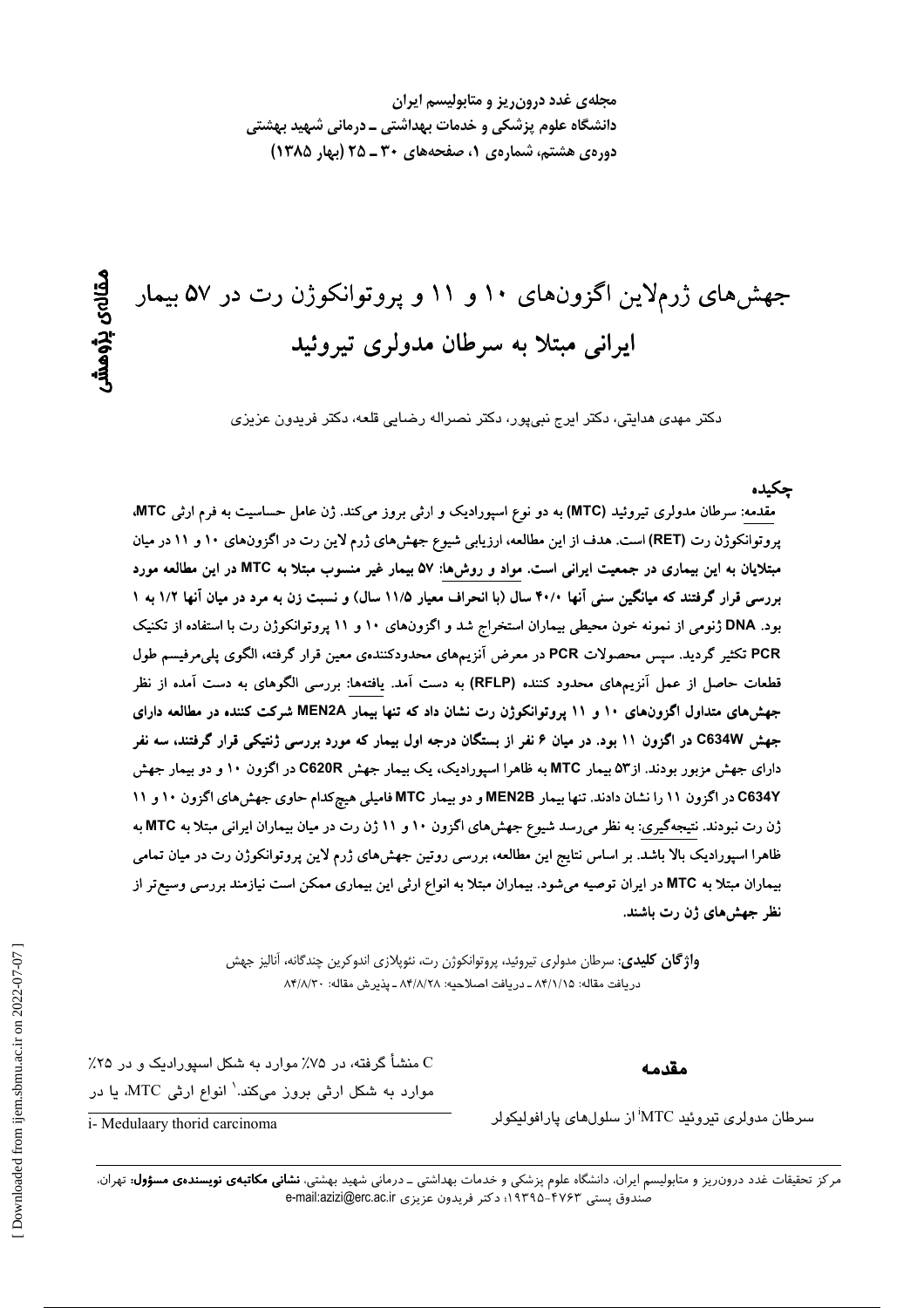نوع فامیلی این بیماری (FMTC) به صورت ایزوله بروز میکنند، یا بخشی از سندرم نئوپلازی اندوکرین چندگانه نوع ۲ (MEN-2)<sup>ii</sup> هستند. این سندرم که از الگوی وراثتی اتوزومی غالب پیروی میکند، در ۹۵٪ موارد، شامل MTC، فئوکروموسیتوما و هیپرپلازی پاراتیروئید است (سندرم MEN-ZA) است و در ۵٪ دیگر شامل MTC. فئوكروموسیتوما، نوروماهای مخاطی، گانگلیونوروماتوز روده و ظاهر شبه مارفانی است.<sup>۲،۳</sup>

پروتوانکوژن رت (RET) که نوعی رسپتور تیروزین کینازی غشای سلولهای تمایز یافته از تیغهی عصبی<sup>اا</sup> کد میکند، ژن عامل بروز سرطان مدولری تیروئید است.<sup>۴-۹</sup> این پروتئین غشایی که یکبار عرض غشای سلول را طی میکند، در بخش خارج سلولی خود حاوی چهار توالی تکراری شبه کدهرین،" یک جایگاه اتصال کلسیم و یک جایگاه غنی از سیستئین است و در بخش داخل سلولی خود دارای جایگاه تیروزین کینازی میباشد. در پی اتصال لیگاند به پروتئین، دايمريزه شده رسپتور و سپس ترانسفسفوريلاسيون واحدهای تیروزین بخش داخل سلولی آن روی میدهد. پس از آن واحدهای فسفوتیروزین، پروتئینهای داخل سلولی دارای جایگاه SH2 و جایگاه اتصال فسفوتیروزین را به خود جلب کرده، در نتیجه باعث انتشار سیگنال به داخل سلول مے شوند. ``

تقریباً ۹۲٪ موارد ارثی MTC با جهشهای ژرم لاین پروتوانكوژن رت ارتباط دارند. `` ٩٧٪ بيماران MEN-2A و ۸۶٪ بیماران FMTC در یکی از چهار سیستئین اگزون ۱۰ (سیستئینهای ۶۰۹، ۶۱۱، ۶۱۸ و ۶۲۰) یا سیستئین ۶۳۴ اگزون پروتوانکوژن رت ۱۱ که همگی مربوط به بخش غنی از سیستئین پروتئین در خارج سلول هستند، جهشهایی را نشان میدهند.<sup>۱۲٬۱۲</sup> این جهشها با حذف سیستئین، شرایط را برای دایمریزاسیون غیر طبیعی و مداوم پروتئین حتی در شرایط فقدان لیگاند فراهم میکنند.<sup>۱٬۰۰۷</sup> جهشهای ژرم لاين در جايگاه داخل سلولي پروتئين رت (در اگزونهاي ١٣، ۱۴ و ۱۵) نیز ممکن است در بعضی از بیماران FMTC دیده شود. از سوی دیگر در ۲/۵ تا ۷٪ موارد اسپورادیک MTC نيز جهش ژرم لاين پروتوانكوژن رت مشاهده مي شود.<sup>۱۷،۱۸</sup>

i- Familial medulaliry thyroid carcinoma

- ii- Multiple endocrine neoplasia 2A
- iii- Neural crest
- iv- Cadherin

در حال حاضر ارزیابی ژنتیکی جهشهای ژرم لاین پروتوانکوژن رت مقدور است و بدین ترتیب امکان تشخیص زودرس افراد حامل جهشهای خطرناک که در معرض خطر بروز MTC در سالهای بعد هستند، وجود دارد. آزمایش ژنتیکی، به ویژه برای بستگان درجه اول بیماران مبتلا به MTC واجد بیشترین فایده است. اگر اعضای خانوادهی بيمار مبتلا به MTC فاقد جهش شناخته شده در پروتوانکوژن رت باشند، احتمال بروز MTC در ایشان مشابه جمعیت عادی است و نیازی به انجام اقدامهای پیشگیرانهی فوقالعاده (مانند تیروئیدکتومی) نخواهد بود. چنین اقدامهایی فقط در مورد آن گروه از اعضای خانوادهی بیمار MTC ضرورت دارد که وجود جهش پروتوانکوژن رت در آنها نشان داده شده باشد." معمولاً روش زیر در بررسی ژنتیکی بیماران MTC و بستگان درجه اول آنها به کار گرفته می شود: ابتدا اگزون ۱۱ از نظر جهش در کدون ۶۳۴ ارزیابی شده، در صورت فقدان جهش به ترتیب کدونهای ۶۰۹، ۶۱۱، ۶۱۸ و ۶۲۰ اگزون ۱۰، کدون ۹۱۸ اگزون ۱۶ و اگزونهای ۱۵–۱۳ مورد بررسی قرار خواهند گرفت.<sup>۲۰</sup>

در سالهای اخیر نتایج چند مطالعه که به بررسی جهشهای پروتوانکوژن رت در بیماران MTC در کشورهای آسیایی پرداختهاند، منتشر شده است.<sup>۲۳-۲۲</sup> در ایران بررس*ی* DNA بیماران MTC و اعضای خانوادهی آنها به طور معمول توصیه نمیشود و زمینه*ی* ژنتیکی این بیماران تا کنون مورد بررسی قرار نگرفته است. مطالعهی حاضر که نتايج اولين بخش آن قبلاً منتشر شده است، <sup>٢۴.٢٥</sup> اولين مطالعه در این زمینه در ایران است. هدف از این مطالعه بررسی شیوع جهشهای شناخته شدهی اگزونهای ۱۰ و ۱۱ در بیماران ایرانی مبتلا به MTC است.

## مواد و روشها

**انتخاب بیم***اران:* **جمعی**ت تحت مطالعه شامل ۵۷ بیمار غیر منسوب میتلا به MTC بود که در بیمارستانهای دانشگاهی و مراکز بالینی شهر تهران بر اساس شواهد آسیب شناختی تشخيص داده شده، تحت عمل جراحى قرار گرفته بودند. بیماران جهت شرکت در این مطالعه فراخوانده میشدند و افراد داوطلب پس از تکمیل فرم رضایت نامه وارد مطالعه شدند. موارد ارثی بیماری MTC بر اساس شواهد بالینی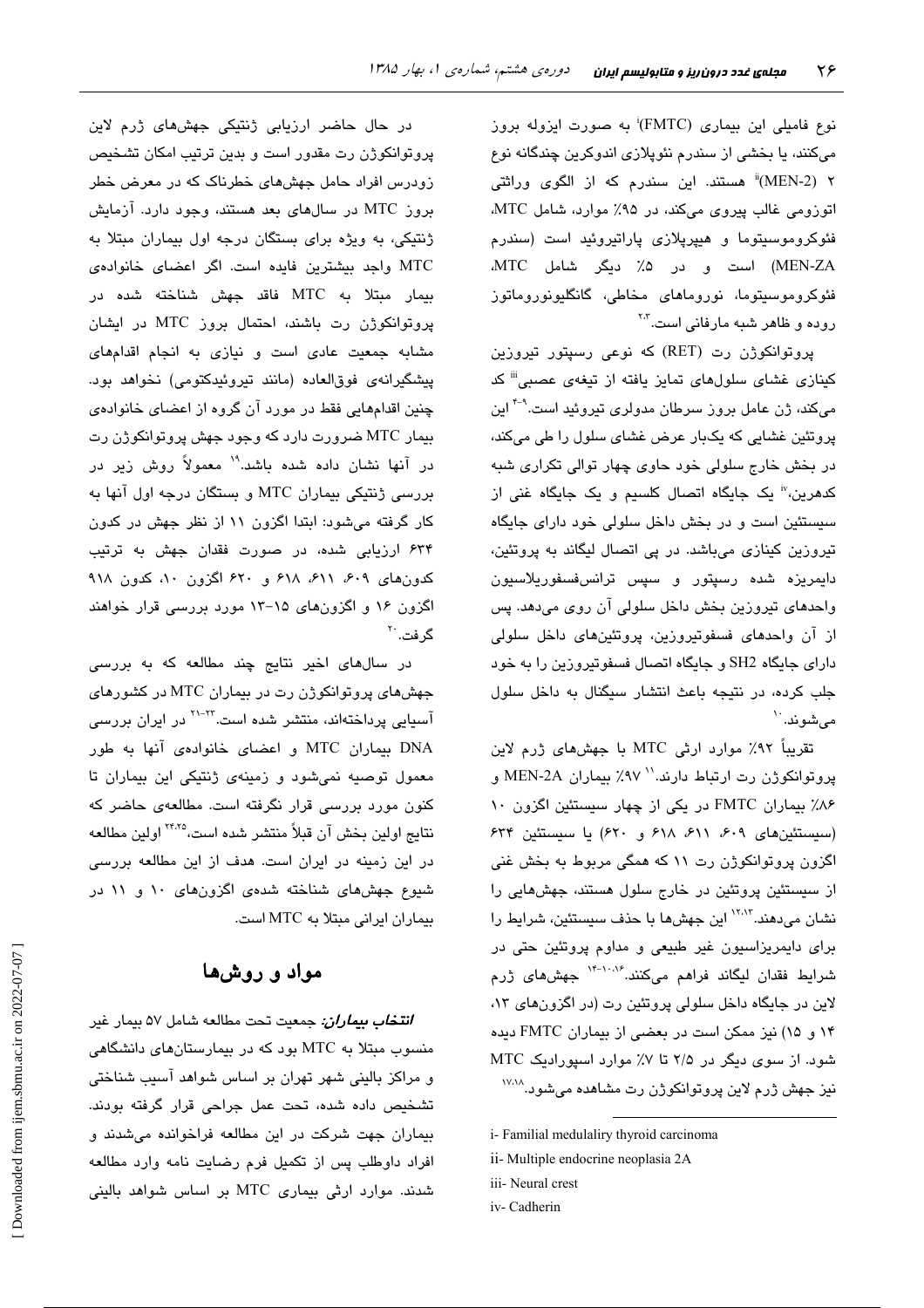بیوشیمیایی و/ یا هیستوپاتولوژیک به گروههای MEN-2A، MEN-2B و FMTC طبقهبندی شدند و بقیهی موارد در گروه مبتلایان به MTC ظاهراً اسپورادیک قرار داده شدند. پس از بررسی جهش در پروتوانکوژن رت بیماران، در صورتی که بیمار واجد جهش بود، بستگان درجه اول بیمار جهت بررسی ژنتیکی فراخوانده میشدند.

**تعیی***ن ژنو***تیپ** DNA ژنومی از نمونه خون محیطی بیماران و با استفاده از روشهای استاندارد<sup>۲۶</sup> در آزمایشگاه ژنتیک مولکولی مرکز تحقیقات غدد دانشگاه علوم پزشکی شهید بهشتی استخراج شد. به منظور تکثیر اگزون ١٠ از يرايمرهاي (10F5'GCGCCCCAGGAGGCTGATGC3') و (10R5'CGTGGTGGTCCCGGCCGCC3') و جهت یرایمرهای  $\mathcal{N}$  $\lambda$ اگزون تكثير (11AF5'CCTCTGCGGTGCCAAGCCTC3') ٯ (11AR5'CACCGGAAGAGGAGTAGCTG3') استفاده شد.<sup>7۷</sup> واکنش PCR در حجم ۵۰ میکرولیتر در شرایط زیر انجام شد: ۲/۵ میکرولیتر عصارهی سلولی حاوی DNA غلظت ۰/۲ مللی مولار از هر یک از dNTPها غلظت ۰/۵ میکرومولار از پرایمرهای اگزون ۱۰ یا غلظت ۲۵/۰ میکرومولار از پرایمرهای اگزون ۱۱ و ۰/۲ واحد آنزیم TaqPolymerase. واکنشها در یک ترموسایکلر اتوماتیک

انجام شدند و شرایط برای تکثیر اگزون ۱۰ عبارت بود. از ۴۰ سیکل دمای ۹۵ درجه به مدت ۴۵ ثانیه برای دناتوراسیون دمای ۶۶/۵ درجه به مدت ۴۵ ثانیه برای بازسرشت و دمای ۷۲ درجه به مدت ۴۵ ثانیه برای سنتز. برای تکثیر اگزون ۱۱ از ۲۸ سیکل با شرایط مشابه استفاده شد و تنها دمای مرحلهی بازسرشت برای اگزون ١١، ٤٨ درجه بود. پس از انجام PCR محصولات PCR با استفاده از اتانول رسوب داده شدند.<sup>۲۸</sup>

محصول PCR اگزون ١٠ در مجاورت مقادير مناسب آنزیمهای محدود کنندهی Rsa I ،Mbo II ،BstU I ،Taq I، Nla IV و Cfo I و محصول PCR اگزون ١١ در مجاورت آنزیمهای Hae III،Rsa I ،Cfo I و Dde I قرار گرفتند. شرایط انکوباسیون مطابق با روش شرکتهای تولید کننده تنظیم شد. جدول ۱ الگوهای RFLP ناشی از عمل آنزیمهای فوقالذکر را در شرایط وجود یا فقدان جهشهای اگزون ۱۰ و ۱۱ پروتوانکوژن رت نشان میدهد. محصولات ناشی از هضم احتمالی این آنزیمها با استفاده از الکتروفورز روی ژل پلی آکریلامید ۱۰٪ جداشده و پس از رنگآمیزی با اتیدیوم بروماید با استفاده از پرتو فرابنفش آشکار شدند.

| جدول ۱– جهشهای پروتوانکوژن رت در اگزونهای ۱۰ و ۱۱ و الگوی تحدیدی حاصل از عملکرد آنزیمهای محدود کننده بر |  |                                    |
|---------------------------------------------------------------------------------------------------------|--|------------------------------------|
|                                                                                                         |  | اگزونها <i>ی</i> دارا <i>ی</i> جهش |

|                                                                                                                 | طول قطعات (جفت باز)   |                |                   | باز تغيير يافته  |               |                    |
|-----------------------------------------------------------------------------------------------------------------|-----------------------|----------------|-------------------|------------------|---------------|--------------------|
| الل جهش يافته                                                                                                   | الل طبيعي             | قبل از برش     | آنزيم محدود كننده | طبيعي(جهش يافته) | شمارەاگزون    | جهش رت             |
| 649.70.07.17                                                                                                    | <b>A.TA.VY.VA</b>     | <b>AV</b>      | Nla IV            | TGC (TGG)        | $\mathcal{L}$ | C611W              |
| $151+05$                                                                                                        | <b>AV</b>             | <b>AV</b>      | Rsa I             | TGC (TAC)        | ١.            | C618Y              |
| $159 + 7.00$                                                                                                    | $\Lambda$ ۴ $\Lambda$ | <b>AV</b>      | Cfo I             | TGC (CGC)        | ١.            | C618R              |
| $15 + 77$                                                                                                       | 101.19                | <b>AV</b>      | Mbo II            | TGC (TTC)        | ١.            | C618F              |
| $159 + 19.79$                                                                                                   | 101.19                | <b>AV</b>      | Mbo II            | TGC (AGC)        | ١٠            | C <sub>618</sub> S |
| $171 + 99$                                                                                                      | <b>AV</b>             | <b>AV</b>      | BstU I            | TGC (CGC)        | ١.            | C620R              |
| $171 + 99$                                                                                                      | <b>AV</b>             | <b>AV</b>      | Taq I             | TGC (TTC)        | ١.            | C620F              |
| $\frac{1}{\sqrt{7}}$                                                                                            | ۲۳۴                   | ۲۳۴            | Cfo I             | TGC (CGC)        | ۱١            | C634R              |
| $Vf + F$                                                                                                        | $\tau\tau\tau$        | $\tau\tau\tau$ | Rsa I             | TGC (TAC)        | $\lambda$     | C634Y              |
| $\mathcal{N}$ $\mathcal{N}$ $\mathcal{N}$ $\mathcal{N}$ $\mathcal{N}$ $\mathcal{N}$ $\mathcal{N}$ $\mathcal{N}$ | 196.74.14             | $\tau\tau\tau$ | Hae III           | TGC (GGC)        | ۱١            | C634G              |
| $V \cdot + F$                                                                                                   | $\tau\tau\tau$        | $\tau\tau\tau$ | $Cf$ o I          | TGC (TGG)        | $\lambda$     | C634W              |
| $0.70 - 00.09$                                                                                                  | $1V \cdot 090$        | ۲۳۴            | Dde I             | TGC (AGC)        | ۱۱            | C634S              |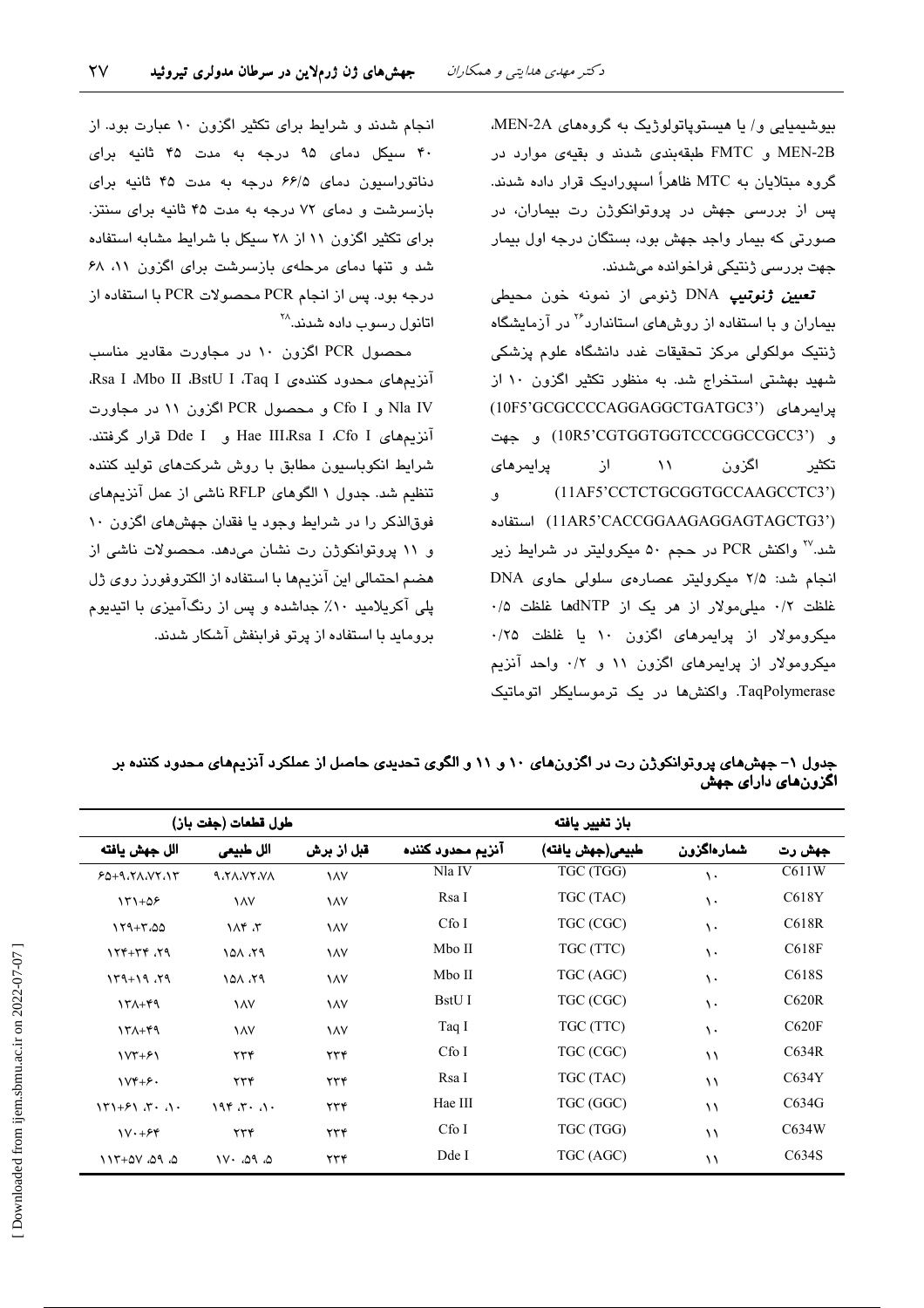#### بافتهها

در مجموع ۵۷ بیمار غیر منسوب MTC در این مطالعه شرکت کردند. متوسط سنی بیماران ۴۰/۰ سال و انحراف معیار ۱۱/۵ سال بود. نسبت زن به مرد در میان بیماران ۱/۲ به ۱ بود. از ۵۷ بیمار غیر منسوب شرکت کننده در مطالعه یک مورد MEN-2A، یک مورد MEN-2B و دو مورد FMTC وجود داشتند. ۵۳ بیمار باقیمانده به عنوان مبتلایان به MTC ظاهراً اسپورادیک طبقهبندی شدند. بیمار مبتلا به MEN-2A جهش C634W را در اگزون ۱۱ نشان داد. در میان میتلایان به MTC ظاهرا اسپورادیک، یک بیمار جهش C620R را در اگزون ۱۰ و دو بیمار جهش C634Y را در اگزون ١١ نشان دادند (تصوير ١). هيچ يک از بيماران MEN2B با FMTC جهشهای ژرم لاین شناخته شده را در



شکل ۱– جهش  ${\rm C634Y}$  در یکی از بیماران مبتلا به سرطان مدولری تیروئید اسپورادیک ظاهری: پس از عمل آنزیم محدّود کنندهی Rsa I، الکتروفورز روی ژل نمونهی طبیعی تنها یک قطعه ۲۳۴ جفت بازی و نمونه جهش یافته قطعات ۱۷۴ و ۶۰ جفت بازی را نشان میدهد.

بیمار مبتلا به MEN-2A یک مرد ۶۵ ساله بود که مدت ٢١ سال از تشخيص بيماري او مي گذشت. در خانوادهي او موارد متعددی از سرطان مدولری تیروئید وجود داشت، از جمله خواهر او در سن ۵۰ سالگی با MTC و فئوکروموسیتوما فوت کرده بود و از میان دو پسر و هفت دختر او، یک پسر ۳۹ ساله و دو دختر ۴۶ و ۳۶ ساله مبتلا به MTC و فئوکروموسیتوما بودند و یک دختر ۲۸ سالهی او نیز تنها مبتلا به MTC بود. بررسی جهش در اعضای خانواده نشان داد که اعضای مبتلا به بیماری خانواده همگی دارای جهش مشابه C634W در اگزون ۱۱ هستند، حال آن

که اعضای سالم خانواده فاقد آن جهش میباشند. همچنین خانوادهی پسر ۳۹ سالهی بیمار مورد بررسی بیشتر قرار گرفت و در پسر ۱۲سالهی وی نیز جهش C634W مشاهده شد، در حالی که پسر ۹ ساله و دختر ۴ ساله فاقد جهش بودند.

بستگان درجه اول بیماران مبتلا به MTC اسپورادیک ظاهری که واجد جهش در اگزونهای ۱۰ و ۱۱ بودند، نیز مورد بررسی ژنتیکی قرار گرفتند و هیچ یک از افراد مورد بررسی جهش مشاهده شده در بیمار منسوب به خود را نشان ندادند.

#### بحث

در ميان ۵۷ بيمار MTC غير منسوب مطالعه شده تنها بیمار MEN-2A و سه بیمار MTC اسپورادیک ظاهری در اگزونهای ۱۰ یا ۱۱ پروتوانکوژن رت واجد جهش ژرم لاین شناخته شده بودند. هیچ یک از بیماران MEN-2B یا FMTC جهشهای ژرم لاین شناخته شده را در اگزونهای ١٠ و ١١ پروتوانکوژن رت نشان ندادند.

بر اساس نتايج مطالعهها منتشر شده، ٩٧٪ بيماران MEN-2A در یکی از چهار سیستئین اگزون ۱۰ (سیستئینهای ۶۰۹، ۶۱۱، ۶۱۸ و ۶۲۰) یا سیستئین ۶۳۴ اگزون ۱۱ که همگی مربوط به بخش غنی از سیستئین پروتئین رت در خارج سلول هستند، جهشهایی را نشان می دهند. <sup>۱۲٬۱۲</sup> تنها بیمار مبتلا به MEN-2A در این مطالعه واجد جهش شایع C634W در اگزون ۱۱ بود و همین جهش در پسر و سه دختر مبتلای وی نیز مشاهده شد. همچنین نوهی ۱۲ سالهی غیر مبتلای وی حامل جهش مزبور بود. حاملان این جهش در معرض خطر جدی ابتلا به MTC هستند،<sup>۲۹</sup> بنا بر این تیروئیدکتومی پیشگیرانه در مورد نوهی ۱۲ سالەي بېمار MEN-2A قوياً توصيە گرديد.

سندرم MEN-2B بیشتر با جهشهای پروتوانکوژن رت در جایگاه تیروزین کینازی داخل سلولی همراه است. گزارش شده است که ۹۵٪ بیماران MEN-2B در کدون ۹۱۸ اگزون ۱۶ جهشی را نشان میدهند. <sup>۳۰</sup> همان گونه که انتظار میرفت مطالعهی حاضر از آن جا که محدود به اگزونهای ١٠ و ١١ بود، نتوانست جهشی را در بیمار MEN-2B نشان دهد. اگر اگزون ۱۶ بیمار نیز مورد بررسی قرار میگرفت، احتمال پیدا کردن جهش حدود ۹۵٪ بود.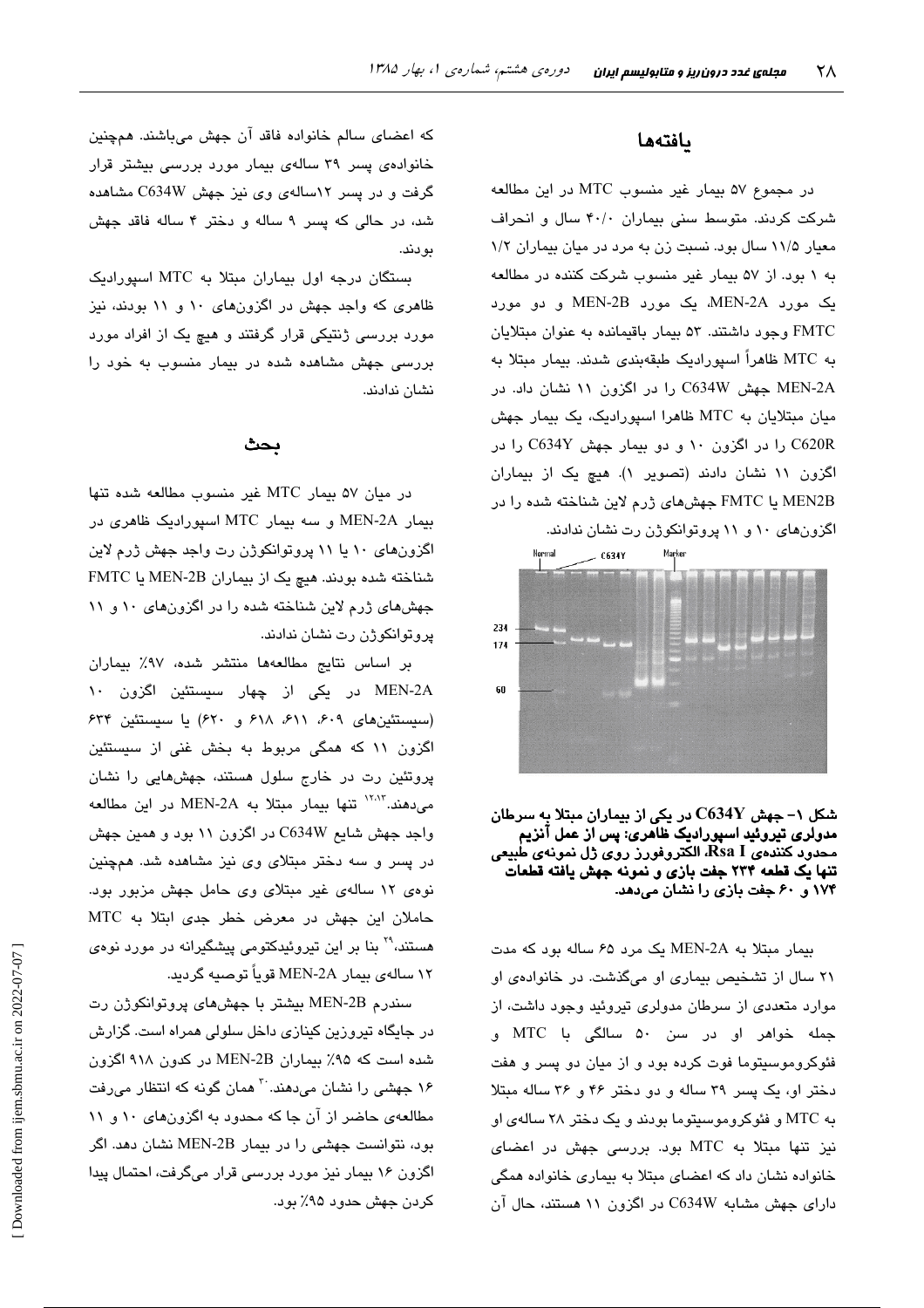در حال حاضر اعتقاد بر آن است که بیشتر بیماران مبتلا به FMTC (۸۶٪ آنها) واجد جهش در یکی از چهار سیستئین اگزون ١٠ (سيستئينهاى ٤٠٩، ٤١١، ٤١٨ و ٤٢٠) يا سیستئین ۶۳۴ اگزون ۱۱ هستند.<sup>۱۲٬۱۲</sup> جهش رت در بیماران FMTC همچنین ممکن است در اگزونهای ۸۳، ۱۴ ۱۵ روی داده باشد. در واقع نتایج یک مطالعهی نسبتاً جدیدتر نشان می دهد که حدود ۶۰٪ خانوادههای مبتلا به FMTC واجد جهشهای غیر سیستئینی هستند.<sup>۳۱</sup> هیچ یک از دو بیمار FMTC بررسی شده در این مطالعه واجد جهش در اگزونهای ۱۰ و ۱۱ نبودند. به نظر میآید در صورت بررسی اگزونهای دیگر امکان پیدا کردن جهش در این دو بیمار به نحو قابل ملاحظهای وجود داشته باشد.

سه تن از ۵۳ بیمار اسپورادیک ظاهری بررسی شده در این مطالعه یعنی ۵/۷٪ آنها دارای جهش در اگزونهای ۱۰ یا ۱۱ بودند. شیوع مشاهده شده در محدودهی ۷–۲/۵٪ قرار میگیرد که پیشتر برای شیوع همهی انواع جهش ژرم لاین در بیماران MTC اسپورادیک ظاهری گزارش شده است.<sup>۱۶٬۱۷</sup> بیماران MTC اسپورادیک ظاهری همچنین ممکن است دارای جهشهای با قدرت نفوذ پایین در اگزونهای ۱۵–۱۳ باشند. <sup>۲۰</sup> در صورتی که اگزونهای ۱۵–۱۳ در این مطالعه مورد بررسی قرار میگرفتند، میزان شیوع جهش احتمالاً پزرگتر از ٥/٧٪ بود. به نظر مى رسد شيوع جهش رت در بيماران ایرانی MTC اسپورادیک ظاهری بالا باشد و در نتیجه درصد بزرگی از آنها در واقع مبتلا به شکلهای ارثی بیماری باشند. بنا بر این بررسی ژنتیکی بیماران ایرانی مبتلا به MTC اسپوراديک ظاهری قوياً توصيه میشود. نتايج اين بررسے،ها مے،تواند در تفکیک موارد ارثے از موارد

اسپورادیک حقیقی، ارزیابی دقیقتر احتمال خطر برای بستگان درجه اول و طراحی برنامههای پیشگیرانه به پزشک معالج كمك نمايد.

بدیهی است که عدم مشاهدهی جهش اگزونهای ۱۰ و ۱۱ در بیماران MEN-2B و FMTC و همچنین ۵۰ بیمار MTC اسپورادیک ظاهری نمیتواند احتمال وجود جهش در سایر اگزونها را نفی نماید. بنا بر این در مرحلهی بعدی مطالعهی حاضر، جهشهای احتمالی در اگزونهای ١٣، ١٣، ۱۵، ۱۶ مورد بررسی قرار خواهند گرفت. به منظور یافتن جهشهای شناخته نشدهی پروتوانکوژن رت نیز از روش مستقیم تعیین توالی ژن استفاده خواهد شد.

در نهایت به نظر میرسد که شیوع جهشهای اگزونهای ١٠ و ١١ ژن رت در ميان بيماران ايراني مبتلا به MTC اسپورادیک ظاهری بالاست و میتوان چنین نتیجهگیری کرد که در مورد این بیماران، انجام بررس*ی* ژنتیکی از نظر جهشهای ژن رت بسیار ضروری است. شکلهای ارثی بیماری به ویژه نیازمند بررسی وسیعتر اگزونهای ژن رت مستند.

### سیاسگزاری

از همکاری بزرگوارانهی تعداد زیادی از متخصصان غدد در تشخیص و معرفی بیماران نهایت امتنان را داریم. همچنین از زحمات بیدریغ و کمکهای فنی پرسنل زحمتکش آزمايشگاه ژنتيک مولکولی مرکز تحقيقات غدد دانشگاه علوم پزشکی شهید بهشتی، سپاسگزاریم.

#### **References**

- 1. Marsh DJ, Learoyd DL, Robinson BG. Medullary thyroid carcinoma: recent advances and management updates. Thyroid 1995;5:407-24.
- $\mathcal{D}$ Thakker RV. Multiple endocrine neoplasia-syndromes of the twentieth century. J Clin Endocrinol Metab 1998;83:2617-20.
- 3. Hoff AO, Cote GL, Gagel RF. Multiple endocrine neoplasias. Annu Rev Physiol 2000;62:377-411.
- Donis-Keller H, Dou S, Chi D, Carlson KM, Toshima  $\overline{4}$ K, Lairmore TC, et al. Mutations in the RET protooncogene are associated with MEN2A and FMTC. Hum Mol Genet 1993;2:851-6.
- 5. Mulligan LM, Kwok JB, Healey CS, Elsdon MJ, Eng C, Gardner E, et al. Germ-line mutations of the RET

proto-oncogene in multiple endocrine neoplasia type 2A. Nature 1993;363:458-60.

- 6. Hofstra RM, Landsvater RM, Ceccherini I, Stulp RP, Stelwagen T, Luo Y, et al. A mutation in RET protooncogene associated with multiple endocrine neoplasia type 2B and sporadic medullary thyroid carcinoma. Nature 1994;367:375-6.
- Quadro L, Panariello L, Salvatore D, Carlomagno F,  $7^{\circ}$ Del Prete M, Nunziata V, et al. Frequent RET protooncogene mutations in multiple endocrine neoplasia type 2A. J Clin Endocrinol Metab 1994;79:590-4.
- 8. Mulligan LM, Marsh DJ, Robinson BG, Schuffenecker I, Zedenius J, Lips CJ, et al. Genotype-phenotype correlation in MEN 2: report of the International Ret Mutation Consortium. J Intern Med 1995;238:343-6.
- 9. Avantaggiato V, Dathan NA, Grieco M, Fabien N, Lazzaro D, Fusco A, et al. Developmental expression of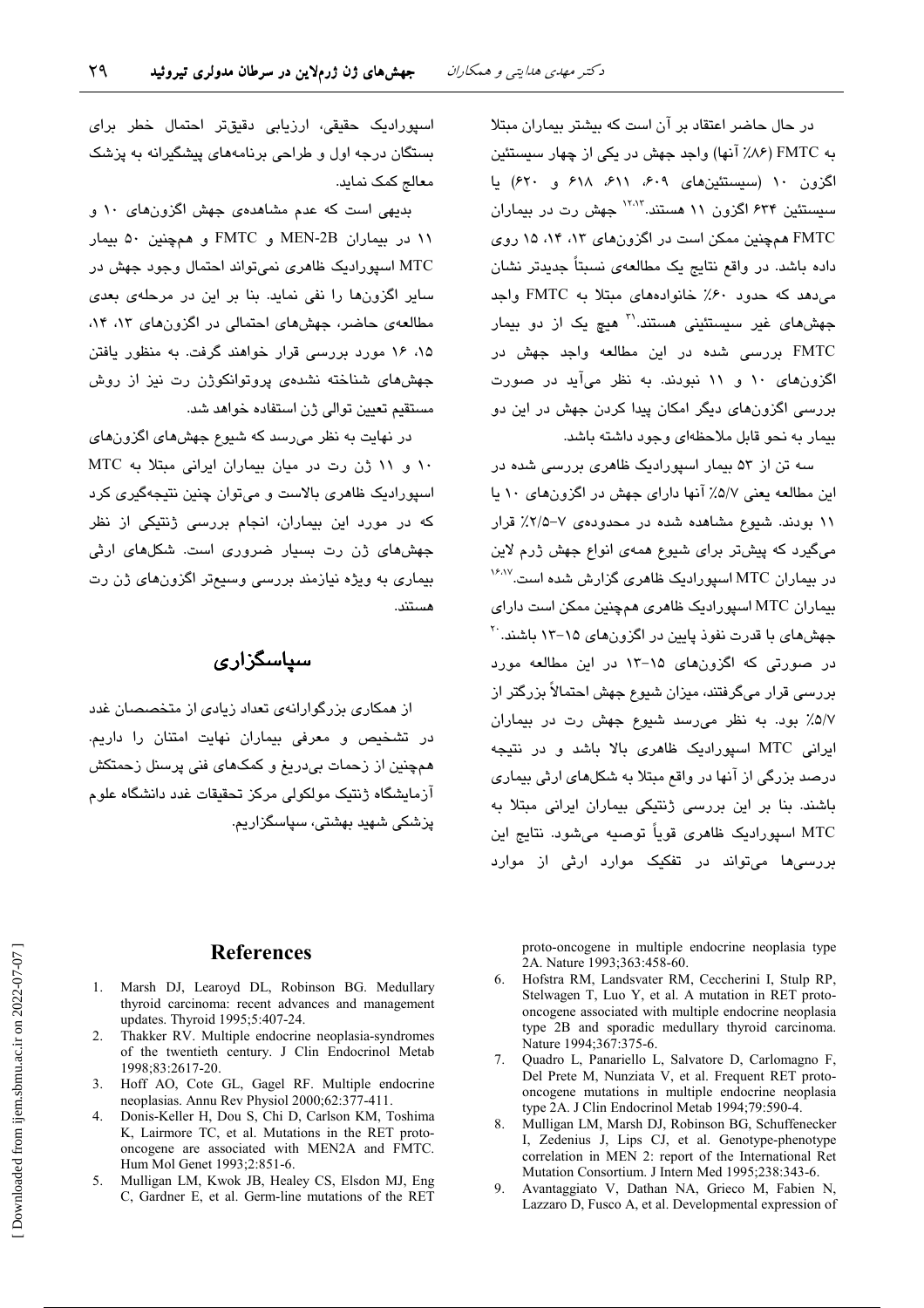the RET proto-oncogene. Cell Growth Diff 1994;5:305-11

- 10. Santoro M, Melillo RM, Carlomagno F, Vecchio G, Fusco A. RET: normal and abnormal functions. Endocrinology 2004;145:5448-51.
- 11. Eng C, Clayton D, Schuffenecker I, Lenoir G, Cote G, Gagel RF, et al. The relationship between specific RET proto-oncogene mutations and disease phenotype in multiple endocrine neoplasia type 2: International RET Mutation Consortium. JAMA 1996;276:1575-9.
- 12. Mulligan LM, Eng C, Healey CS, Clayton D, Kwok JB, Gardner E, et al. Specific mutations of the RET protooncogene are related to disease phenotype in MEN2A and FMTC. Nature Genet 1994;6:70-4.
- 13. Klein I, Esik O, Homolya V, Szeri F, Varadi A. Molecular genetic diagnostic program of multiple endocrine neoplasia type 2A and familial medullary thyroid carcinoma syndromes in Hungary. J Endocrinol  $2001:170:661-6$
- 14. Chappius-Flament S, Pasini A, De Vita G, Segouffin-Cariou C, Fusco A, Attie T, et al. Dual effect on the RET receptor of MEN2 mutations affecting specific extracytoplasmic cysteines. Oncogene 1998;17:2851-61
- 15. Santoro M, Carlomagno F, Romano A, Bottaro DP, Dathan NA, Grieco M, et al. Activation of RET as a dominant transforming gene by germline mutations of MEN2A and MEN2B. Science1995 ;267:381-3.
- 16. Eng C, Mulligan LM, Smith DP, Healey CS, Frilling A, Raue F, et al. Low frequency of germline mutations in the RET proto-oncogene in patients with apparently sporadic medullary thyroid cacinoma. Clin Endocrinol (Oxf) 1995;43:123-7.
- 17. Wohllk N, Cote GJ, Bugalho MM, Ordonez N, Evans DB, Goepfert H, et al. Relevance of RET protooncogene mutations in sporadic medullary thyroid carcinoma. J Clin Endocrinol Metab 1996; 81:3740-5.
- 18. Lallier M, St-Vil D, Giroux M, Huot C, Gaboury L, Oligny L, et al. Prophylactic thyroidectomy for medullary thyroid carcinoma in gene carriers of MEN2 syndrome. J Pediatr Surgery 1998;33:846-8.
- 19. Lips CJ, Hoppener JW, Thijssen JH. Medullary thyroid carcinoma: role of genetic testing and calcitonin measurement. Ann Clin Biochem 2001;38(Pt 3):168-79
- 20. Puxeddu E, Fagin JA. Genetic markers in thyroid neoplasia. Endocrinol Metab Clin North Am 2001;30:493-513.
- 21. Wu SL, Chang TC, Huang CN, Chuang LM, Chang TJ. Germline RET proto-oncogene mutations in two

Taiwanese families with multiple endocrine neoplasia type 2A. J Formos Med Assoc 1998;97:614-18.

- 22. Lee MS, Hwang DY, Kim YH, Chung JH, Oh YS, Lee MK, et al. Mutations of ret proto-oncogene in 3 Korean families with MEN 2A: clinical use of new restriction sites for genetic diagnosis Endocr J 1998;45:555-61.
- 23. Zirie M, Mohammed I, El-Emadi M, Haider A. Multiple endocrine neoplasia type II A: report of a family with a study of three generations in Qatar Endocr Pract. 2001;7:19-27.

```
۲٤. عزیزی فریدون، نبیپور ایرج، قاسمی ف، کیایی ش، برادر
```
جلیلی رضا. شناسایی حاملین ژن سرطان مدولری تیروئید

```
موروثی در ایران با استفاده از موتاسیونهای پروتوانکوژن
```
- 25. Nabipour I, Haji-Ghasemi F, Kiai S, Baradar Jalili R, Azizi F. The mutations of RET proto-oncogene in medullary thyroid carcinomas in Iran. Medical Journal of the Islamic Republic of Iran 2004;18:95-9.
- 26. Miller SA, Dykes DD, Polesky HF. A simple salting out procedure for extracting DNA from human nucleated cells. Nucleic Acids Research 1988;16:1215.
- 27. Wells SA Jr, Chi DD, Toshima K, Dehner LP, Coffin CM, Dowton SB, et al. Predictive DNA testing and prophylactic thyroidectomy in patients at risk for multiple endocrine neoplasia type 2A. Ann Surg 1994;220:237-47.
- 28. Sambrook J, Fritsch EF, Maniatis T. Molecular cloning, a laboratory manual. NewYork: Cold Spring Harbor Laboratory Press; 2nd edition.
- 29. Brandi ML, Gagel RF, Angeli A, Bilezikian JP, Beck-Peccoz P, Bordi C, et al. Guidelines for diagnosis and therapy of MEN type 1 and type 2. J Clin Endocrinol Metab 2001;86:5658-71.
- 30. Learoyd DL, Marsh DJ, Richardson AL, Twigg SM, Delbridge L, Robinson BG. Genetic testing for familial cancer. Consequences of RET proto-oncogene mutation analysis in multiple endocrine neoplasia, type 2. Arch Surg 1997; 132:1022-5.
- 31. Niccoli-Sire P, Murat A, Rohmer V, Franc S, Chabrier G, Baldet L, et al. Familial medullary thyroid noncysteine RET mutations: carcinoma with phenotype-genotype relationship in a large series of patients. J Clin Endocrinol Metab 2001;86:3746-53.